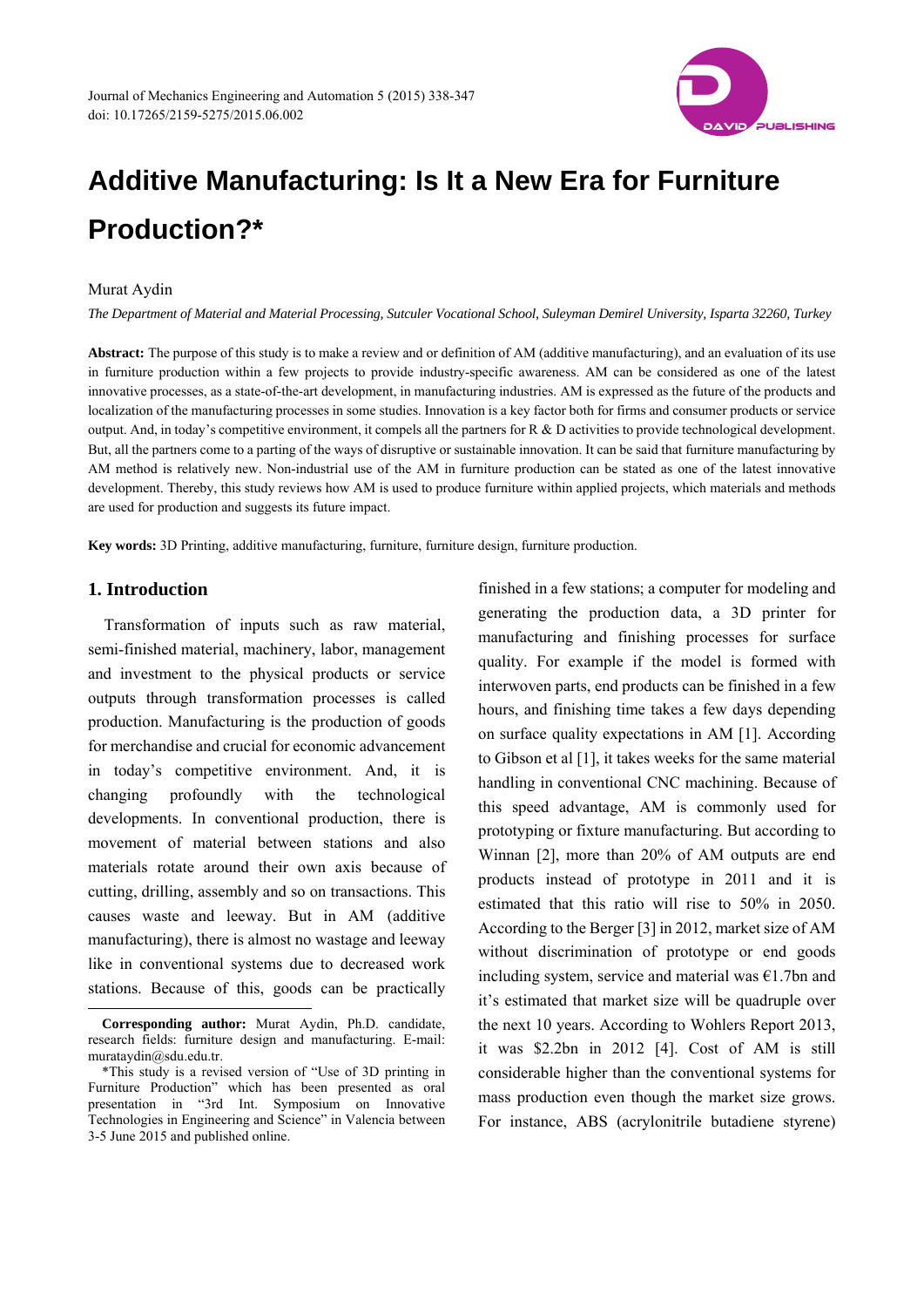material in mass production costs US\$2 a kilo while US\$80 a kilo in AM [5]. According to Berger [3], 60% and later on 30% fall is expected about costs for the next five years.

AM may be the next step or future of modern manufacturing and this idea is becoming significant with this projection. According to Santos et al. [6], AM's main markets are aerospace, automotive and medical industries for rapid prototyping, rapid manufacturing, mass customization and mass production. These markets can be considered as high value adding products' market and products are relatively smaller than furniture. But, nowadays use of AM methods for furniture production is becoming widespread despite the fact that it is not easy to manufacture real furniture. Because, there are questions to be answered such as surface finishing and quality, mass production capability, furnishing, hardware installation, dimension, mechanic properties and etc. in furniture manufacturing. Also, craftsmanship is an important factor in furniture production and especially for the classic formed furniture because of the assembly works. Assembly work is an important and time consuming stage in furniture manufacturing. AM can also eliminate this stage due to its production method. Thereby, this study aims to investigate how AM is used to produce furniture within applied projects, which materials and methods used for productions. Also, creating awareness about furniture production by using AM is the minor aim of this study.

## **2. Additive Manufacturing**

"The use of a computer-aided design-based automated manufacturing process to construct parts that is used directly as finished products or components" definition is used to describe AM by Majewski [7] while originally used to describe rapid manufacturing by Hopkinson et al. [8]. But according to Buswell et al. [9], rapid manufacturing, rapid prototyping, solid freeform fabrication, additive manufacturing technologies entitle the same family of processes. In this study, AM is preferred to express this technology. Nowadays, AM is getting more attention due to innovative developments despite the fact that its history goes back to early 1980s.

AM can use thermoplastic, ceramic, metal alloy, metal matrix composite, stainless steel, aluminum, thermoplastic ceramic or metal powder, paper, metal foil, plastic film, photopolymer materials to form the layers. According to Hopkinson et al. [8], layer forming materials divided into three classes: liquid, powder or solid materials by means of the material properties. SLM (selective laser melting), direct metal laser sintering, SLS (selective laser sintering), fused deposition modeling, laminated object manufacturing and stereolithography are the mainly used layer forming methods. All the methods use the same basic processing steps seen in Fig. 1.

CAD modeling is the first and one of the most important processes of the manufacturing because if the model is wrong, end products will be wrong too. This occurs because the end products are manufactured directly from CAD models. Data transformation of the





CAD model (Regardless of 3D modeling software used) into the STL (standard tessellation language), OBJ (object file) or AMF (additive manufacturing file format) formats, slicing the model for laying down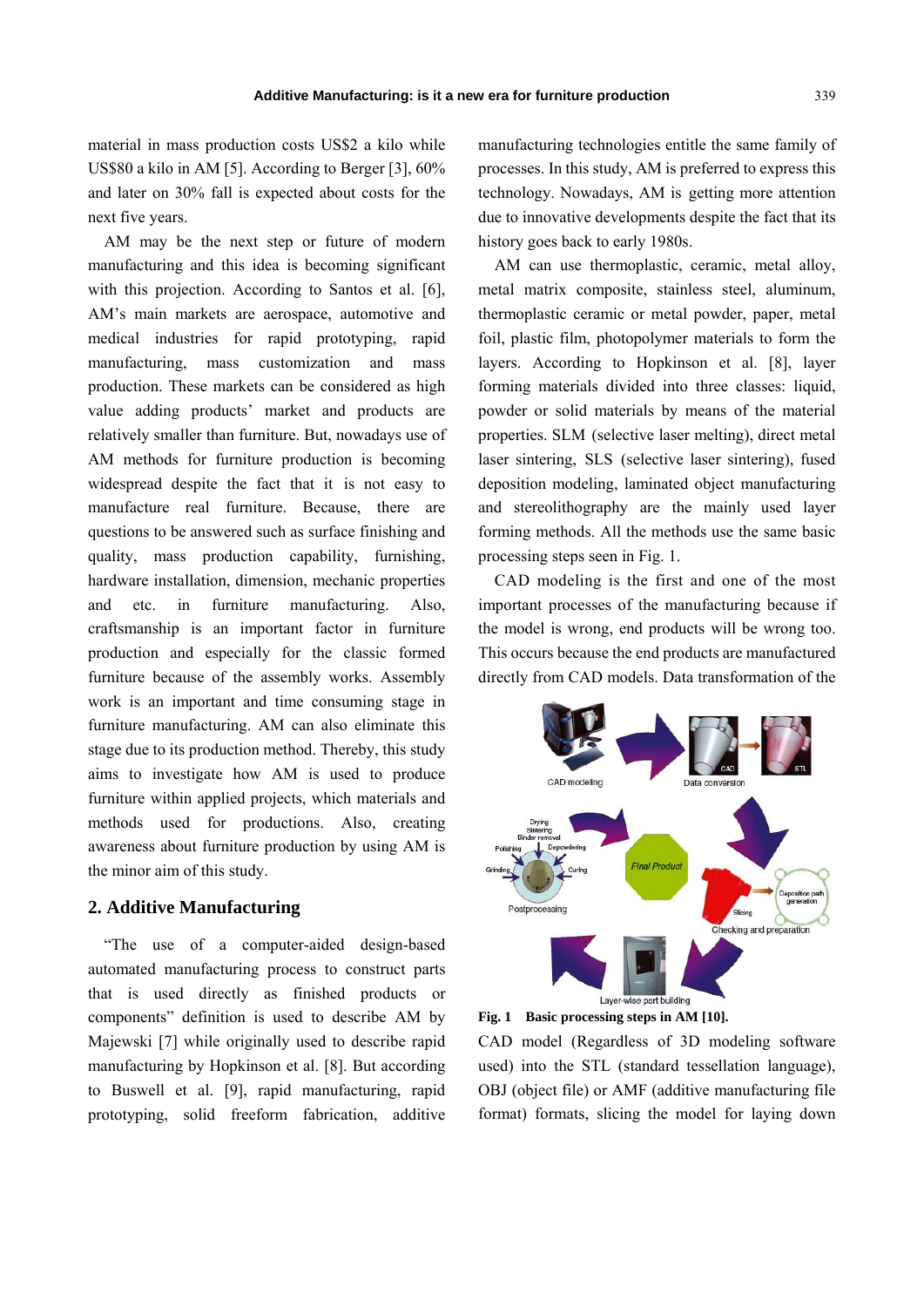material in layers, control and preparation, manufacturing process, finishing works are the basic processing steps for all AM methods as seen in Fig. 1. Only layer-wise part building and post-processing works differ according to the manufacturing method.

FDM (fused deposition modeling), as seen in Fig. 2, uses solid materials like thermoplastic filament or metal wire to melt through nozzle while forming the layer by movement of nozzle according to additive deposition route generated by software after slicing the model. According to Dudek [11] PC (Polycarbonate), PLA (polylactic acid), PPSF (polyphenylsulfone) and mix of these types of materials are the common used materials after the ABS in FDM method. But According to Gibson et al. [1], this method has some problems such as processing speed, precision and material density. Also a support material is needed to sustain the melted material during the cooling. It means that it's difficult to form stalactite-like designs but according to Celik et al. [12], a secondary nozzle can be integrated for fulfilling this purpose.

3D printers are integral part of the AM systems and vary in volume, resolution, printing speed and used material. Some of 3D printers' properties are seen in Table 1. These printers are especially designed for producing small object due to printing volume. But, some 3D printers, especially robotic armed as the one seen in Fig. 3, can overcome volume limitation and can print bigger parts.

Galatea is one of these 3D printers robotic arms which is designed and modified from an old assembly line robot of automotive industry to especially manufacture furniture [16]. According to Dehue [17], robotic arm 3D printers robotic arms are 40 times faster than conventional ones for furniture manufacturing.

But these types of printers are more expensive than others. And, according to Andres [4], prices of these printers vary between £30,000 and £500,000.

Resolution is one of the key factors because it defines the shape clarity and dimensional accuracy of product with the layer thickness. According to Dogan [19], accuracy directly affects the surface roughness. Resolution (dpi) and layer thickness  $(\mu m)$  describe the surface quality as well. Layer thickness also depends on layer slicing parameters. Sliced layers of the model and scanning direction can be seen in Fig. 2b. Printer resolution has an important effect on surface aesthetic too and according to Gibson et al. [1], end products need post-processes due to lack of aesthetic and performance. Fig. 4 shows an evidence of these disadvantages. According to Lanzetta and Sachs [20] use of bimodal powders provides much improved surface finish. Surface modification is one of the primary concerns and studies are in progress.



**Fig. 2 FDM method (a) [13], layer scanning direction (b) [14], and stair stepping effect in AM (b) [7].**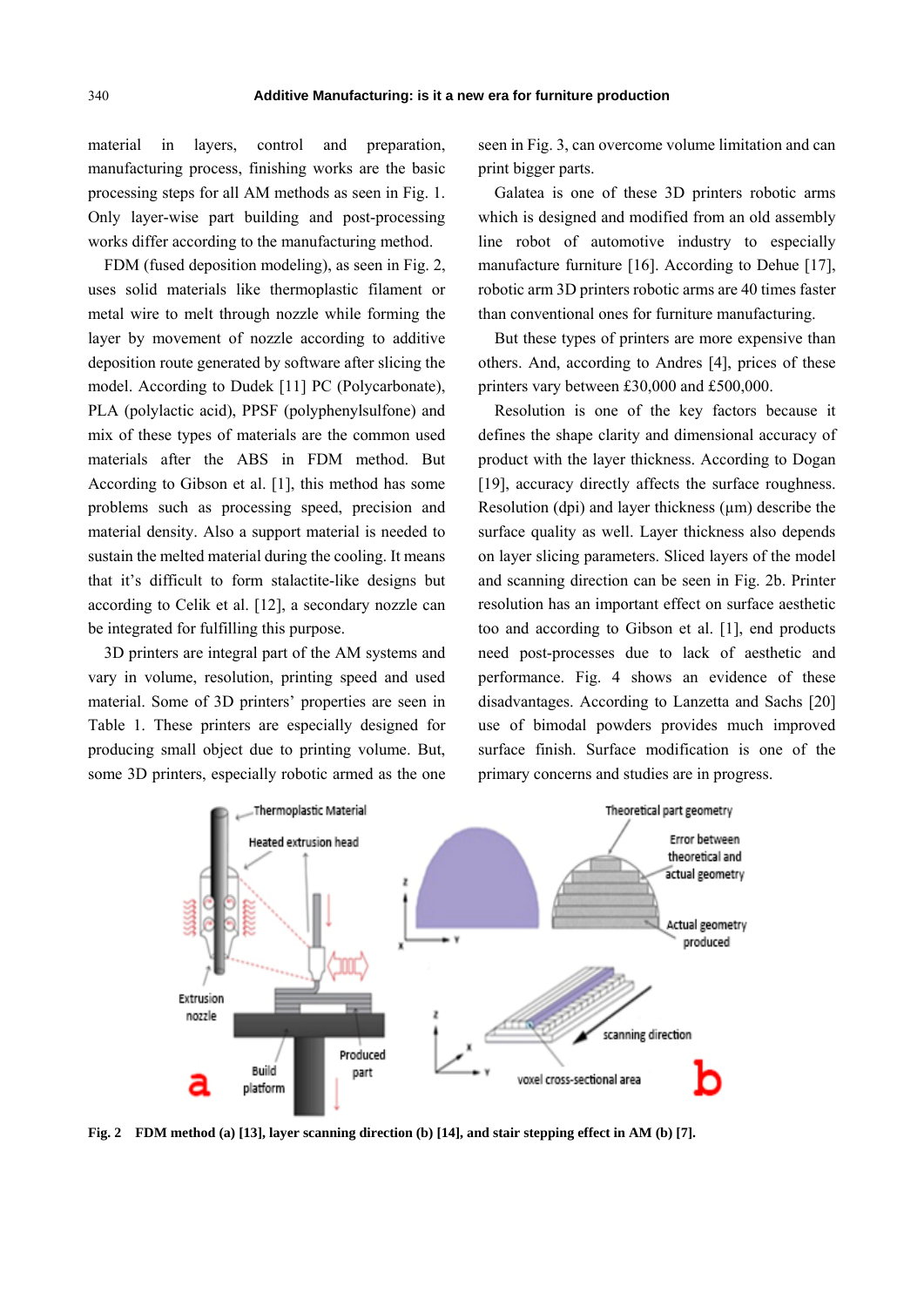| Printer    | Volume      | <b>Resolution Speed</b> |        | Material   | Price  |
|------------|-------------|-------------------------|--------|------------|--------|
| RepRap     | 200x200x110 | .1mm                    | 150    | 3mm        | \$830  |
| Mendel     | (mm)        | (dpi)                   | (mm/s) | <b>PLA</b> |        |
| MakerBot   | 225x145x150 | .2mm                    | 45     | $1.75$ mm  | \$1750 |
| Replicator | (mm)        | (dpi)                   | (mm/s) | <b>ABS</b> |        |
| Ultimaker  | 210x210x220 | .04mm                   | 300    | 3mm        | \$1570 |
|            | (mm)        | (dpi)                   | (mm/s) | PLA        |        |

**Table 1 Comparison of some 3D printers [15].** 



**Fig. 3 Furoc 3D printers robotic arms [18].** 



**Fig. 4 Layer thickness and surface roughness: (a) is 0.3mm and (b) is 0.15mm [15].** 



**Fig. 5 Illustrations of (a) the SLS and (b) SLM [6].** 

SLM is a powder based method as shown in Fig. 5b. It fuses the metal powders together with the energy in the form of high power laser beam. Lightweight parts for aerospace industry can be produced with this method.

SLS is similar to SLM process and there are two different powder beds, one is for powder supply and the other one is for forming the layers as shown in Fig. 5a. There is a laser source to select and sinter or melt the material powder as seen in the figure. After each layer formed production bed goes down by movement of the fabrication piston. At the end of production, powder must be cleaned by the help of vacuum system or else to take the product out. There is no need for the support parts to produce end goods by using metal and polymer powders with this method. But laser beam generates high temperatures and because of this products must be allowed for cooling to prevent any formal deformation.

Lamination is one of the methods for manufacturing furniture-look parts due to used material. It can use foils such as paper (new or recycled), plastic foam, ceramic or metal powder impregnated materials. Layers are laminated to each other by hot pressing cylinder with the laser beam. But system configuration changes if paper is being used. Fig. 6a shows configuration of lamination method and Fig. 6b shows paper lamination technology.

The methods mentioned up to now use solid and powder or granular materials. But, Photopolymerisation or Stereolithography (SLA) uses photo-curable liquid plastic to form the model by beam of UV light. Liquid plastic called photopolymer and beam provided by UV laser or similar sources cures this liquid material. There is only fabrication bed or tank that photocurable resin filled in SLA in comparison with SLS as seen in Fig. 7. Building platform is driven down by elevator after each layer deposition of the part. Photocurable resin must be discharged to take out part when the model is finished.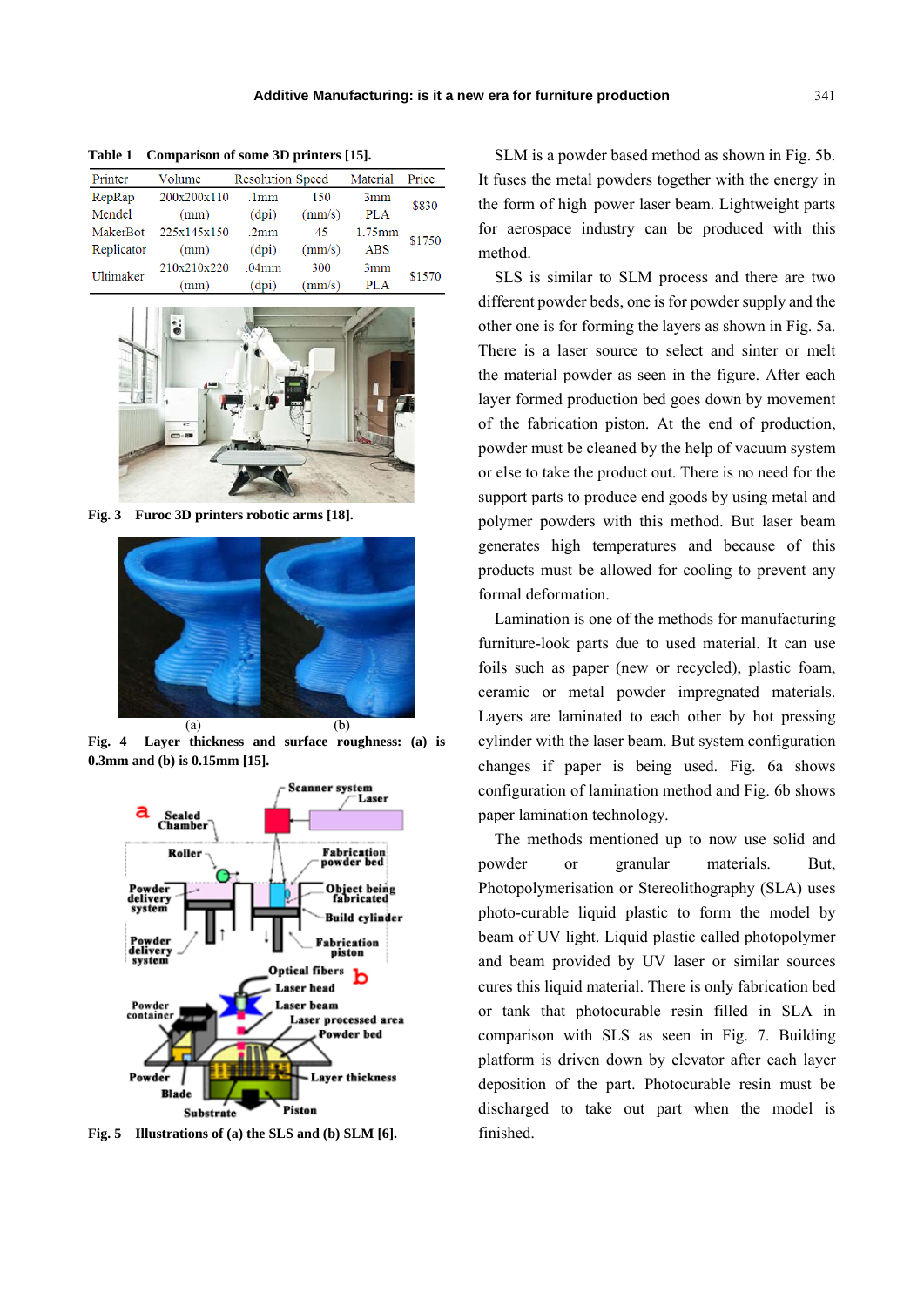





**Fig. 7 Illustration of SLA method [23].** 

# **3. Materials and Methods**

Nine different 3D printed furniture case studies have been reviewed for this study to find out how AM could be used for furniture production. These case studies were: Janne Kyttanen's Trabecula bench, Monarch stools and Sofa So Good, furnished chair, Lilian van Daal's 3D printed soft seat, Joris Laarman's puzzle chair, Clemens Weisshaar and Reed Kram's Multithread Escritoire table, Laywood-D3 wood based 3D printing filament and Minale-Maeda's 3D printed wood connectors. These applications were reviewed in terms of production method, assembly, material and design.

# **4. Best Practice Examples in the Field of Furniture Products Made by AM**

Trabecula, one of the largest rapid-manufactured furniture in the world, is a near two meter long bench which is printed by using SLS method and glass filled polyamide material [24]. Powdered polyamide particles (thermo-plastic material) are sintered by laser energy to solidify sliced layers into the model. After sintering process that takes a day and a half, model must be cooled about 12 to 15 hours [24]. 3D CAD model is sliced into 6,000 cross sections and each section or layer has 1/12 mm thickness [24]. It has almost US\$9,000 price tag [25]. Bench has seven legs and a lace like surface and its design looks like Monarch stools as seen in Fig. 7. Because of this design, it is very light-weight but also has great strong structure which takes biomimetic cues from the bird bones [24]. Trabecula bench's production volume is limited to 10 units and color is available in graphite black and stone white [25]. As seen in Fig. 8, bench consisted of three pieces (build envelope of sintering machine is not suitable for final products) and then parts are assembled each other from interlocking pin joints, like dowel joint in carpentry, with cyanacrolate glue [24].

As Trabecula bench, butterfly patterned and lattice structured Monarch stools, seen in Fig. 9, were printed out from glass reinforced polyamide by SLS method. Each stool could be printed one piece and without a glue unlike the trabecular due to dimension  $(36.5 \times 36)$  $\times$  37 to 68 cm, H  $\times$  W  $\times$  L) and stacks each other. Price tag for nest of five is ₤9,466. They look like as a delicate accessory but they are expressively strong enough to seat as aforementioned Trabecula bench due to design and material properties.

Upholstery is one of the main activities in furniture production and provides an aesthetic look and comfort.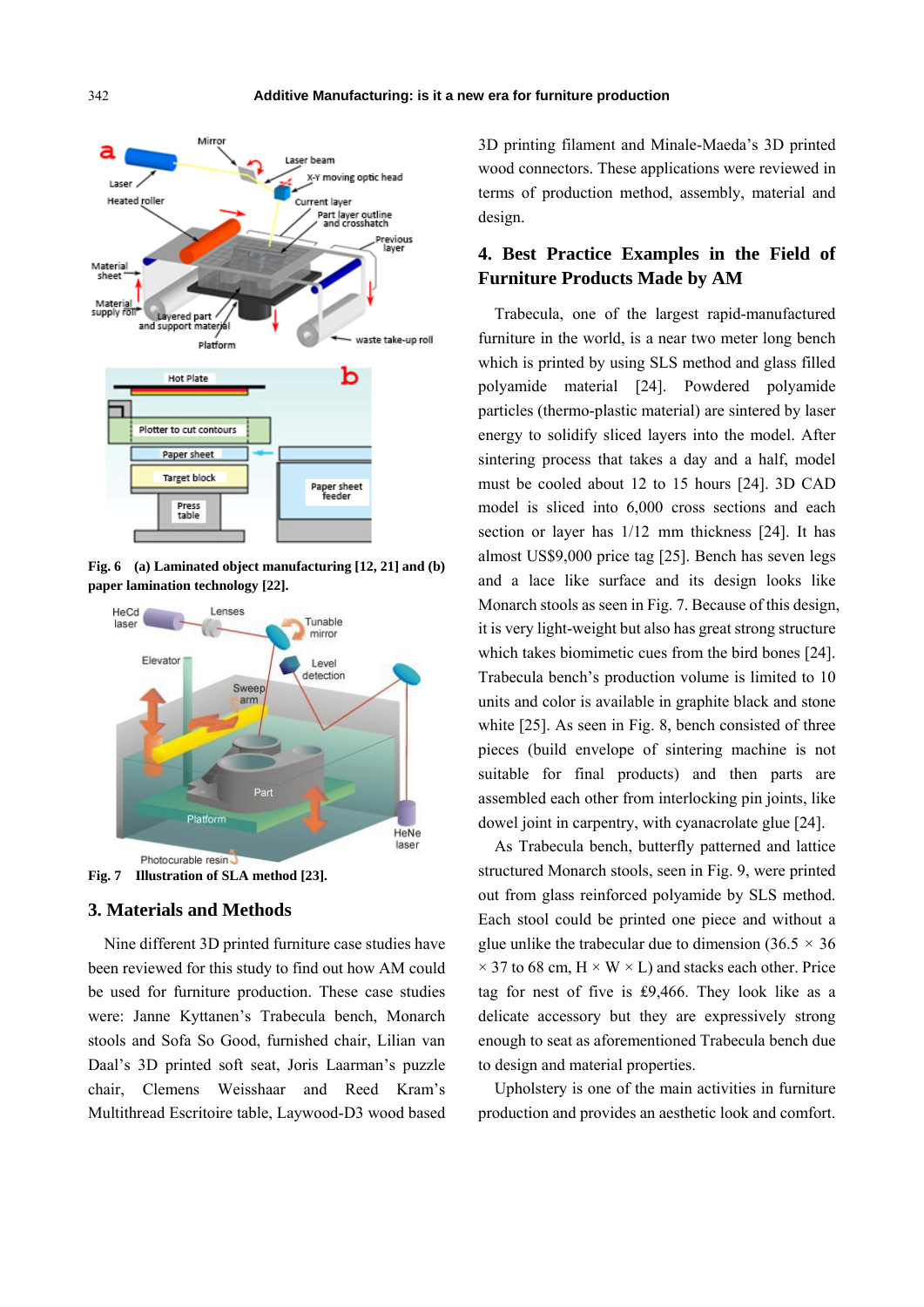

**Fig. 8 Laser sintered Trabecula bench [24, 25].** 



**Fig. 9 Monarch stools [4].** 

Furnished chair, seen in Fig. 10, is manufactured in two steps. One is AM for wood like part manufacturing and other one is conventional process for furnishing. But, at first sight this chair looks like normal furniture due to its texture, grains, color and etc. that any other wood furniture would have. Beside this, design of this chair also allows the possibility to store some of stuffs such as book, magazine or else on to shelf like space. According to 4AXYZ firm, this could be achieved by their production technique which is different from layer-by-layer extruded 3D printing methods. In this technique, manufacturing process can be divided into two main steps: cutting small pieces of solid wood uniformly and combining these pieces to form layers by using a special binding process.

According to 4 AXYZ, \$1.5 million must be paid to own this 3D machine to print real-like furniture [27]. But, high labor cost could be minimized by using their trade secret machine or method and consumer has the flexibility to get customizable furniture in an affordable way within days of order. Also working with organic fibrous material can be achieved with this method for real look-like furniture manufacturing.

Traditional couches or upholstered furniture consist lots of different parts such as wood, leather, fabric, foam, plastic or else. Also these materials would be produced in different factories and then assembled. Each material has different properties and to recycle these materials is very difficult. First of all, parts must be separated from each other. But in AM, end goods can be produced in a few steps at the same facility by using just one material such as plastic. This provides easy recycling process at the end of products life cycle. 3D printed plastic chair, soft seat, has no frame, padding and covers for upholstery works but it has not only flexible surfaces that act like foam but also a rigid/stiff structure as seen in Fig. 11. It is printed from polyamide by using laser sintering method in size of 45  $\times$  45  $\times$  45 cm<sup>3</sup> [28].

Weight is one of the main parameters of the AM due to used material density. 3D models are generally designed in lattice, mesh or similar forms to reduce weight. 3D printed sofa "Sofa so good" is a good example for this matter as seen in Fig. 12. Its dimensions are  $150 \times 75 \times 55$  cm<sup>3</sup> and can hold up to 100 kgs while it weighs only 2.5 kgs. It is strong due to its complex mesh design that was inspired by and mimicked of spiderweb and silkworms cocoons.



**Fig. 10 Upholstered 3D printed chair [26].** 



**Fig. 11 3D printed soft seat [28].**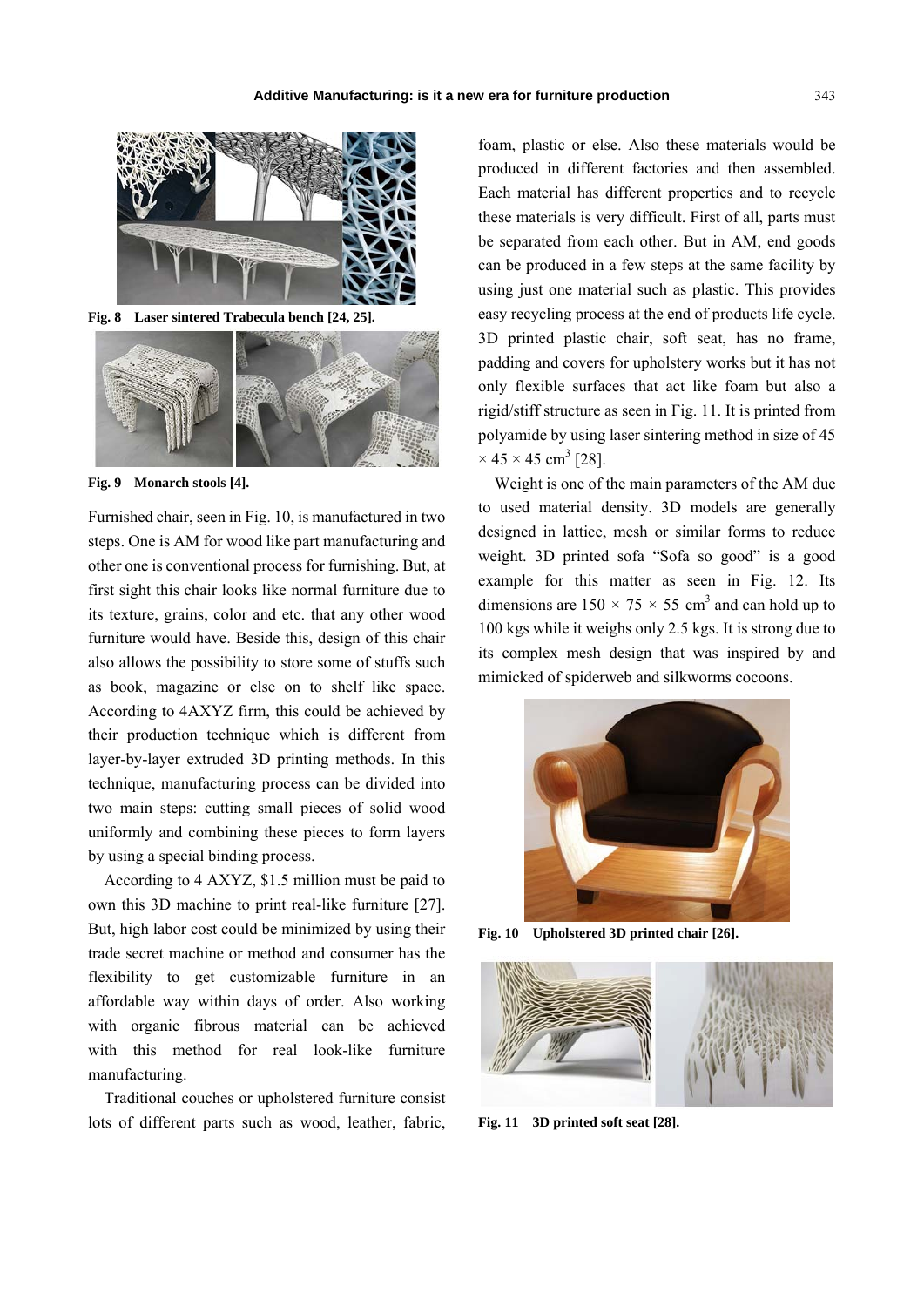

**Fig. 12 Sofa so good [29].** 

This one-piece sofa was built by using Stereolithography (SLA) method and photo-reactive resins were cured with UV laser source [29]. Sofa consisted of 6,000 layers and each layer had 0.0099 cm thickness. It has copper and chrome plated finish and fabricated using only 2.5 liters of material [30].

Desktop printers are generally accepted as hobby type or home-use printers for small items. This means if you own such a printer you will probably use it to print small accessories instead of furniture. And according to Prindle [31] "3D printers aren't a common household appliance yet, but even if they were, making a full-sized piece of furniture typically requires you to print a boatload of small pieces and snap them together to create something bigger, which isn't very convenient". But actually you can have a 3D printed chair with a consumer type desktop printer as seen in Fig. 13. A puzzle blocks series, simple designed and made from white and black color PLA, were printed out by FDM method to be assembled into a chair. A proper and strong adhesive must be used to assemble the pieces together and provide stiff structure. Legs of this chair are wooden instead of 3D printed but connectors were printed from the same material as seen in Fig. 13.

Software is one of the main constituents of AM from design phase to calculations. 3D printed Multithread Escritoire table, seen in Fig. 14, is an obvious example to show how important the software is. Each joint of this table has different color illustrations obtained by use of finite element calculations on custom software. Calculations indicated the strains on these branch-like joints and that is why it has a special design. SLM



**Fig. 13 Puzzle chair printed by desktop printer [32].** 



**Fig. 14 Multithread Escritoire table [33].** 

method was used to print this table. This table is consisted of 3D printed aluminum joints, high tensile strength steel tube and powder coated aluminum shelf surface (right side) or Macedonian onyx tabletop. Price of this table was  $\epsilon$ 45.000 excluding VAT [4].

Wood based filaments can be used to form layers in solid base FDM method. Wood-polymer composite Laywood-D3 is an example of this filament. This filament consists of 40% recycled wood and unharmful binding polymers [34]. It is a heat sensitive material and looks like cardboard or MDF as seen in left side of the Fig. 15. Heat sensitive material changes its color by temperature level inside of the extrusion nozzle. After the production it can be sanded and then painted for surface modification. According to Flaherty [34], its painting performance is better than PLA or ABS. Apart from this filament, as seen in the right side of Fig. 15, very fine powder of wood chips, flour or saw-dusts can be used to form MDF like surface, sandy, brown, granular and rough look, by laser sintering method even if this method is suitable especially for metal powder. But, laser sources generate high temperatures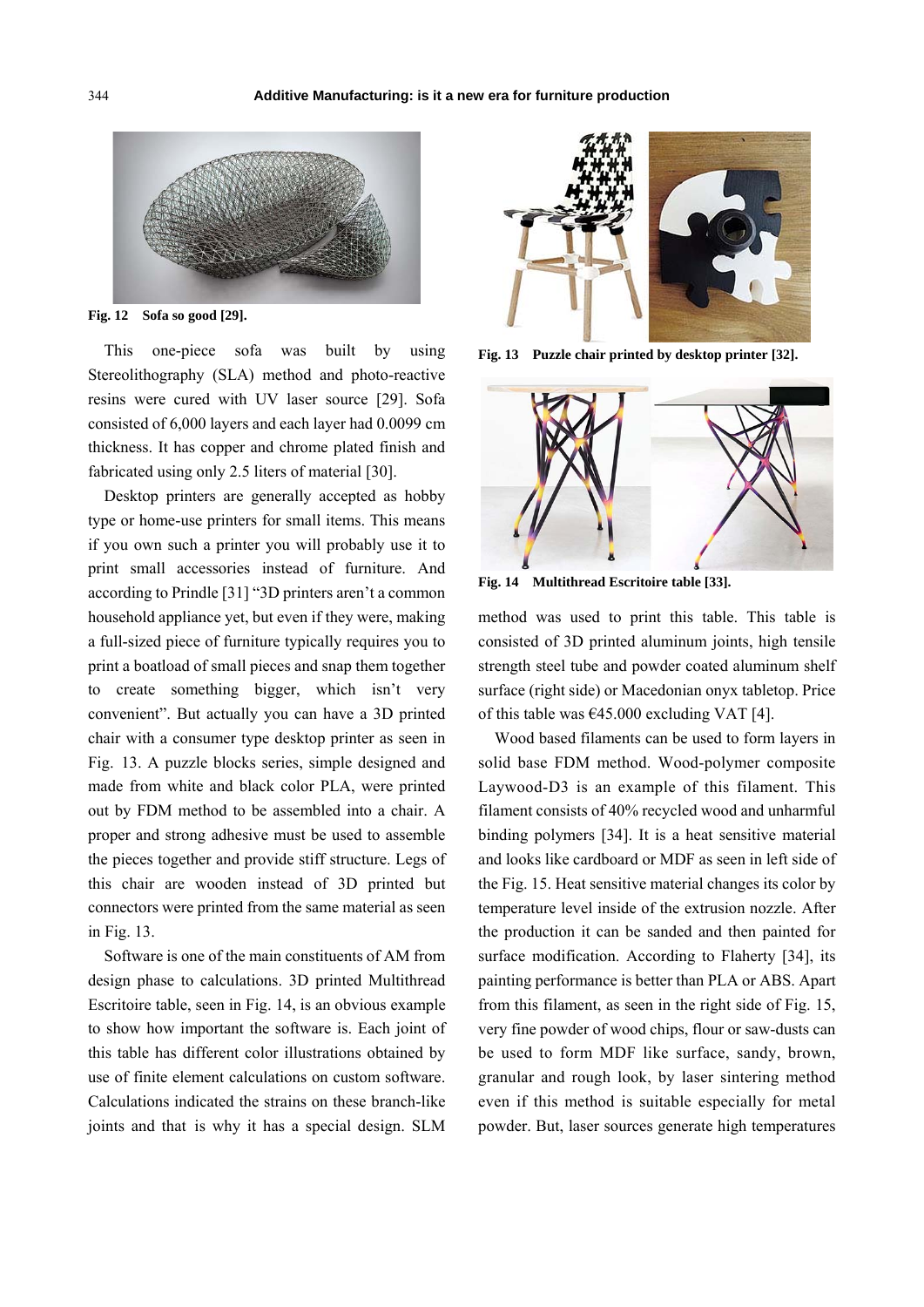

**Fig. 15 Accessory that has a MDF like surface [34], 3D printed mask, wood flour (saw-dust) and UF binder [37].** 



**Fig. 16 3D printed furniture connectors [38].** 

and this can degrade wood material. Because of this, temperature of the sintered wood dust or chips must be in reasonable range. According to Henke and Treml [35] in 3D processes, large scale solids can be printed by using sawdust, wooden chips and etc. as bulk material with gypsum, cellulose, sodium silicate and cement as binder. This also means that contribution can be made for sustainable consumption and production. But, mechanical properties, dimensional accuracy and surface quality of the components which were printed with these wood-based composites must be evaluated as Wahab et al. [36] did.

Connectors are essential to assembly fixed or moving parts of furniture. AM manufacturing gives an opportunity to print personalized or downloaded connectors to fix furniture at home. Also their dimensions can be altered to fit personalized furniture components. But, essential parts such as surface table need to be shipped. These connectors would make joinery skills unnecessary in some cases due to easy use. Connectors, seen in Fig. 16, are made from plastic by FDM method. They can be easily printed by desktop 3D printers and this allows the possibility to assembly preordered components such as simple wood with connector you printed [38].

## **5. Conclusions**

There are material limitations in AM including physical, economic (cost of material and process), and aesthetic (surface quality, color, transparency, texture and etc.) manner. Also mechanical properties should be analyzed before marketing the products. But, lots of these materials are more sustainable due to derivation from natural things such as plants. Wood based or wood derived materials become more of an issue because of their naturalness. Wood or wood based materials are the main inputs of furniture industry. As mentioned before, usability of recycled or indigenous materials like wood in furniture production by AM is important for balancing sustainable production and consumption ratio. This is why there is almost no material wastage in AM. But, as it could be understood from the reviews, AM is a promising method to produce unique consumer products but still expensive and not accessible.

AM lets users to manufacture consumer products in a few steps even if they have complex geometries. But, using the conventional manufacturing processes to fulfill these issues could be impossible in some cases. AM or alias Rapid Manufacturing is relatively slower than batch/serial production. This is the one of the main issue that is needed to be developed. But, when customization comes into prominence, AM provides design flexibility and so each piece of furniture could be printed distinctly. Also open-source of designs allows users to develop any of projects together such as "the puzzle chair" as seen in Fig. 14.

Finally, AM can be assumed as the future of modern manufacturing system and localization of the manufacturing. It can be said that furniture manufacturing by AM is relatively new. Non-industrial use of the AM in furniture production can be stated as one of the latest innovative development. And, it is clear that design phase of processes is more important than the others. So, it can be said that craftsmanship and other traditional activities would be affected negatively in the future by its potential if everything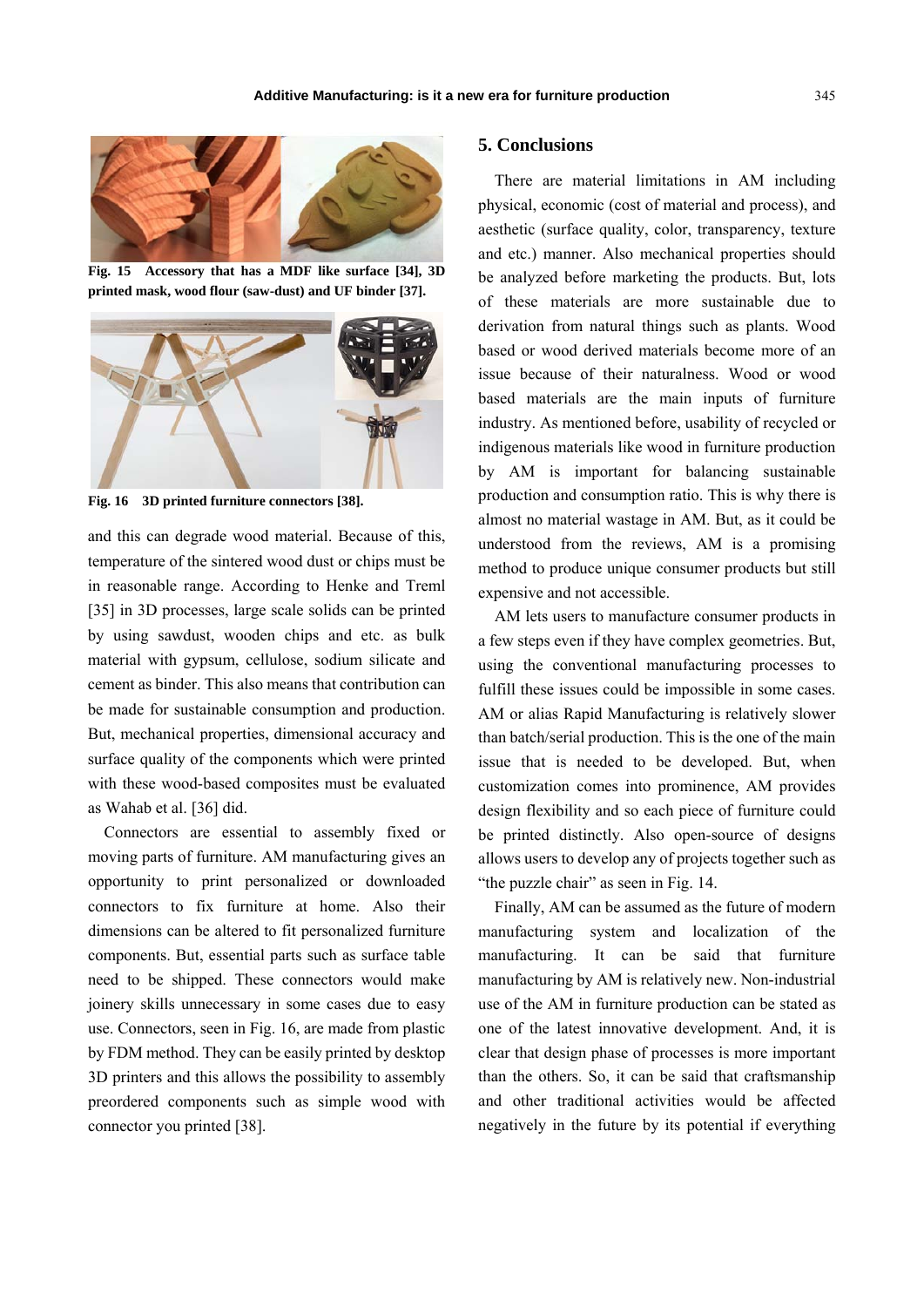starts and ends between designer and printer.

#### **References**

- [1] Gibson, I., Rosen, D. W., and Stucker, B. 2010. *Additive Manufacturing Technologies.* New York: Springer.
- [2] Winnan, C. D. 2013. "3D Printers-The Next Technology Goldrush." Online: Create Space.
- [3] Berger, R. 2014. "Additive Manufacturing: A Game Changer for the Manufacturing Industry." http://www.rolandberger.com/media/pdf/Roland\_Berger\_ Additive\_Manufacturing\_20131129.pdf.
- [4] Andres, T. 2014. "How 3D Printing Has Led to a Revolution in Furniture Design." http://www.ft.com/intl/cms/s/0/666baa2e-de7e-11e2-b99 0-00144feab7de.html.
- [5] Anonym. 2013. "3D Printing Scales Up." http://www.economist.com/news/technology-quarterly/21 584447-digital-manufacturing-there-lot-hype-around-3dprinting-it-fast.
- [6] Santos, E. C., Shiomi, M., Osakada, K., and Laoui, T. 2006. "Rapid Manufacturing of Metal Components by Laser Forming." *International Journal of Machine Tools and Manufacture* 46:1459-68.
- [7] Majewski, C. 2011. "Applications of Evolutionary Computing to Additive Manufacturing." In *Evolutionary Computing in Advanced Manufacturing,* edited by Tiwari, M., and Harding, J. A. New Jersey: John Wiley and Sons.
- [8] Hopkinson, N., Hauge, R. J. M. and Dickens, P. M. 2006. *Rapid Manufacturing: An Industrial Revolution for the Digital Age.* West Sussex: John Wiley and Sons.
- [9] Buswell, R. A, Soar, R. C., Gibb, A. G. F, and Thorpe, A. 2007. "Freeform Construction: Mega-Scale Rapid Manufacturing for Construction." *Automation in Construction* 16: 224-31.
- [10] Koç, M., and Ozel, T. 2011. *Micro-manufacturing: Design and Manufacturing of Micro-products.* Hoboken: John Wiley and Sons.
- [11] Dudek, P. 2013. "FDM 3D Printing Technology in Manufacturing Composite Elements." *Archives of Metallurgy and Materials* 58 (4): 1415-8.
- [12] Celik, I., Karakoc, F., Cakir, M. C., and Duysak, A. 2013. "Hızlı Prototipleme Teknolojileri ve Uygulama Alanları" *Dumlupinar University Graduate School of Science and Technology Journal* 31: 53-70.
- [13] Tsouknidas, A. 2011. "Friction Induced Wear of Rapid Prototyping Generated Materials: A Review." *Advances in Tribology* 2011: 1-7.
- [14] http://illumin.usc.edu/assets/media/1017/Figure2 Rapid prototyping\_slicing.jpg .
- [15] Evans, B. 2012. *Practical 3D Printers: The Science and Art of 3D Printing.* NewYork: Apress.
- [16] Krassenstein, E. 2014. "French Company, Drawn, Is Now 3D Printing Entire Furniture Pieces. And They Are Amazing." http://3dprint.com/6853/drawn-3d-printed-furniture/.
- [17] Dehue, R. 2014. "Dirk van der Kooij's 3D Printed furniture." http://3dprinting.com/3dprinters/dirk-van-der-kooijs-3d-p rinted-furniture/.
- [18] Anon. 2013. "Chubby Chairs by Dirk Van Der Kooij." http://www.despoke.com/2013/06/01/chubby-chairs-by-d irk-van-der-kooij/.
- [19] Dogan, G. 2007. "Mikro ve Nano Hızlı Prototipleme." Master thesis, Yildiz Technic University Graduate School of Natural and Applied Sciences.
- [20] Lanzetta, M., and Sachs, E. 2003. "Improved Surface Finish in 3D Printing Using Bimodal Powder Distribution." *Rapid Prototyping Journal* 9 (3): 157-66.
- [21] Chua, C. K., Leong, K. F., and Lim, C. S. 2010. *Rapid Prototyping: Principles and Applications.* 3rd edition. Singapore: World Scientific Publishing.
- [22] Boboulos, M. A. 2010. *CAD-CAM and Rapid Prototyping Application Evaluation.* Tellirude: Ventus Publishing.
- [23] Millius, D. L. 2001. "Research: Chemical Energy Conversion and Power Generation at the Microelectromechanical Systems (MEMS) Scale." http://www.princeton.edu/~cml/html/research/mems.html.
- [24] Gardiner. V. 2008. "The Trabecula Bench." *Dwell Small Wonders* 8 (4): 107-10.
- [25] http://cubify.com/store/design/FnDZNFyiw5pB.
- [26] Luimstra, J. 2014. "Wondering What 3D Printed Wood Looks Like?" http://3dprinting.com/news/future-talk-3d-printing-woode n-furniture/.
- [27] Anon. 2014. "4 AXYZ Seeks \$1m via Indiegogo for 3D Printing Real Wood Furniture." http://www.3ders.org/articles/20140424-4-axyz-seeks-ind iegogo-for-3d-printing-real-wood-furniture.html.
- [28] Sher, D. 2014. "Biomimicry Inspired Soft Seat Makes Comfortable Seating More Natural." http://3dprintingindustry.com/2014/08/13/biomimicry-ins pired-soft-seat-makes-comfortable-seating-natural/.
- [29] Anon. 2015. "Janne Kyttanen Builds 3D-Printed Sofa from a Minimal Mesh." http://www.dezeen.com/2015/06/02/janne-kyttanen-3d-pr inted-sofa-so-good-minimal-mesh-spider-web-cocoons/.
- [30] Wheeler, A. 2015. "Inspired By Nature—Meet Janne Kyttanen & His 3D Printed Sofa So Good." http://3dprintingindustry.com/2015/05/31/inspired-by-nat ure-meet-janne-kyttanen-his-3d-printed-sofa-so-good/.
- [31] Prindle, D. 2014. "3D-Printed 'Keystones' Open the Door to Cheap, Sturdy DIY Furniture." http://www.digitaltrends.com/home/keystone-connectors-